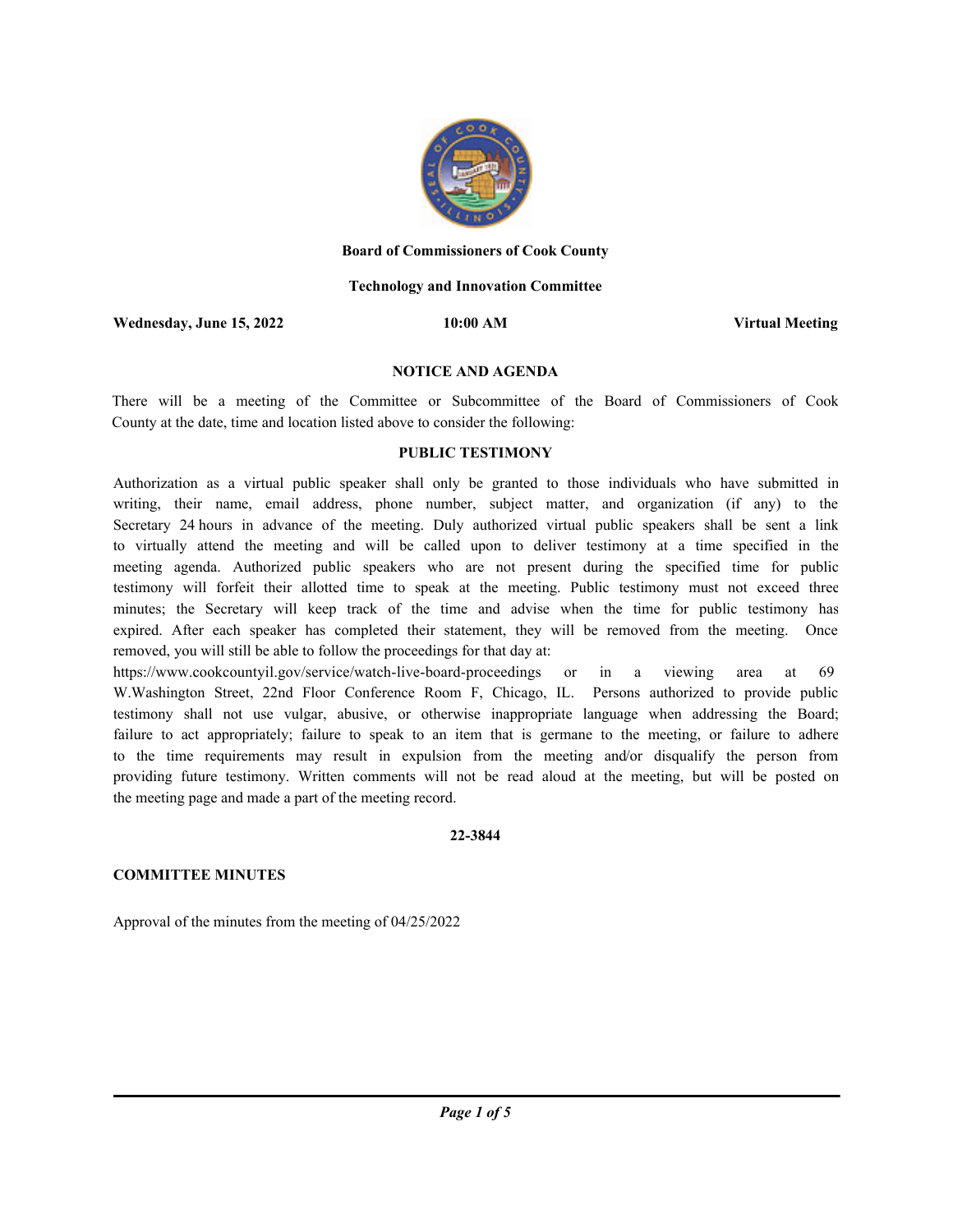# 22-1112

**Presented by:** KIMBERLY M. FOXX, Cook County State's Attorney

## **PROPOSED CONTRACT (TECHNOLOGY)**

**Department(s):** Cook County State's Attorney's Office

**Vendor:** Aeon Nexus Corporation, Albany, New York

**Request:** Authorization for the Chief Procurement Officer to enter into and execute contract

**Good(s) or Service(s):** Consolidated Case Management System

**Contract Value:** \$6,291,153.78

**Contract period:** 7/1/2022 - 6/30/2027 with five (5), one-year renewal options

**Potential Fiscal Year Budget Impact:** FY 2022 \$992,400.00, FY 2023 \$3,905,969.78, FY 2024 \$569,328.00 FY 2025 \$411,728.00, FY 2026 \$411,728.00

**Accounts:** 11569.1250.21120.560227.00000.00000, P\_23199

**Contract Number(s):** 1930-17655

## **Concurrence(s):**

The vendor has met the Minority- and Women-owned Business Enterprise Ordinance via full MBE/WBE waiver.

The Chief Procurement Officer concurs.

The Chief Information Officer has reviewed this item and concurs with this recommendation

## **Summary:**

A contract with Aeon Nexus Corporation is requested to develop and implement a new consolidated case management information system for the State's Attorney's Office that replaces our current case management systems. This new system will replace both our Juvenile Justice cases management system that is currently using the County's mainframe and our Adult Criminal case management system that does not use the County's mainframe. This contract will allow us to retire our use of the County's mainframe.

This solution will be built by Aeon Nexus Corporation using Microsoft Dynamics in Microsoft's GovCloud using a bespoke process to meet our office's specific needs for handling the different styles of cases our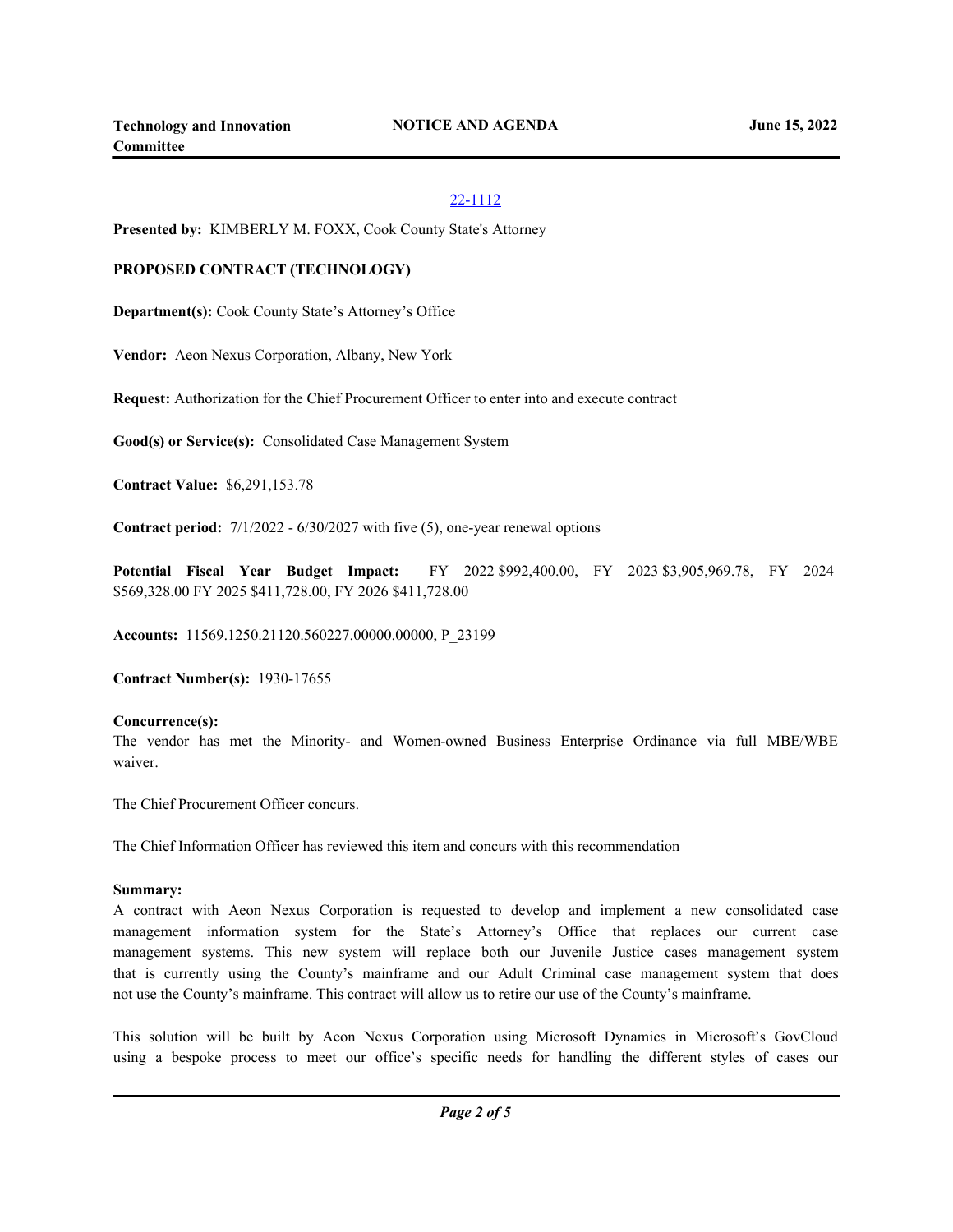office handles. Features of this solution will include specific case views for our Assistant State's Attorney's, Administrative professionals, including Victim Specialists, and Investigators. The solution will include necessary integration with SAO productivity software, which is primarily Microsoft Office, Outlook, and SharePoint. The solution will also include data integration with Chicago Police Department, Clerk of the Court, and Bureau of Technologies' Enterprise Service Bus.

This contract is awarded through Request for Proposal (RFP) procedures in accordance with the Cook County Procurement Code. Aeon Nexus was selected based on established evaluation criteria.

**Legislative History :** 5/12/22 - Board of Commissioners - refer to the Technology and Innovation Comm

## 22-2917

**Presented by:** F. THOMAS LYNCH, Chief Information Officer, Bureau of Technology

## **PROPOSED CONTRACT AMENDMENT (TECHNOLOGY)**

**Department(s):** Bureau of Technology

**Vendor:** Tyler Technologies, Inc., Moraine, Ohio

**Request:** Authorization for the Chief Procurement Officer to renew and increase contract

**Good(s) or Service(s):** Integrated Property Tax and Mass Appraisal System Implementation and Software

**Original Contract Period:** 9/30/2015 - 3/31/2023 with three (3), three (3) year renewal options

**Proposed Amendment Type:** Renewal and Increase

**Proposed Contract Period:** Renewal 4/1/2023-3/31/2026

**Total Current Contract Amount Authority:** \$30,066,181.00

**Original Approval (Board or Procurement):** Board, 9/9/2015, \$29,951,735.00

**Increase Requested:** \$8,417,920.00

**Previous Board Increase(s):** N/A

**Previous Chief Procurement Officer Increase(s):** 4/5/2018, \$114,446.00

**Previous Board Renewals:** N/A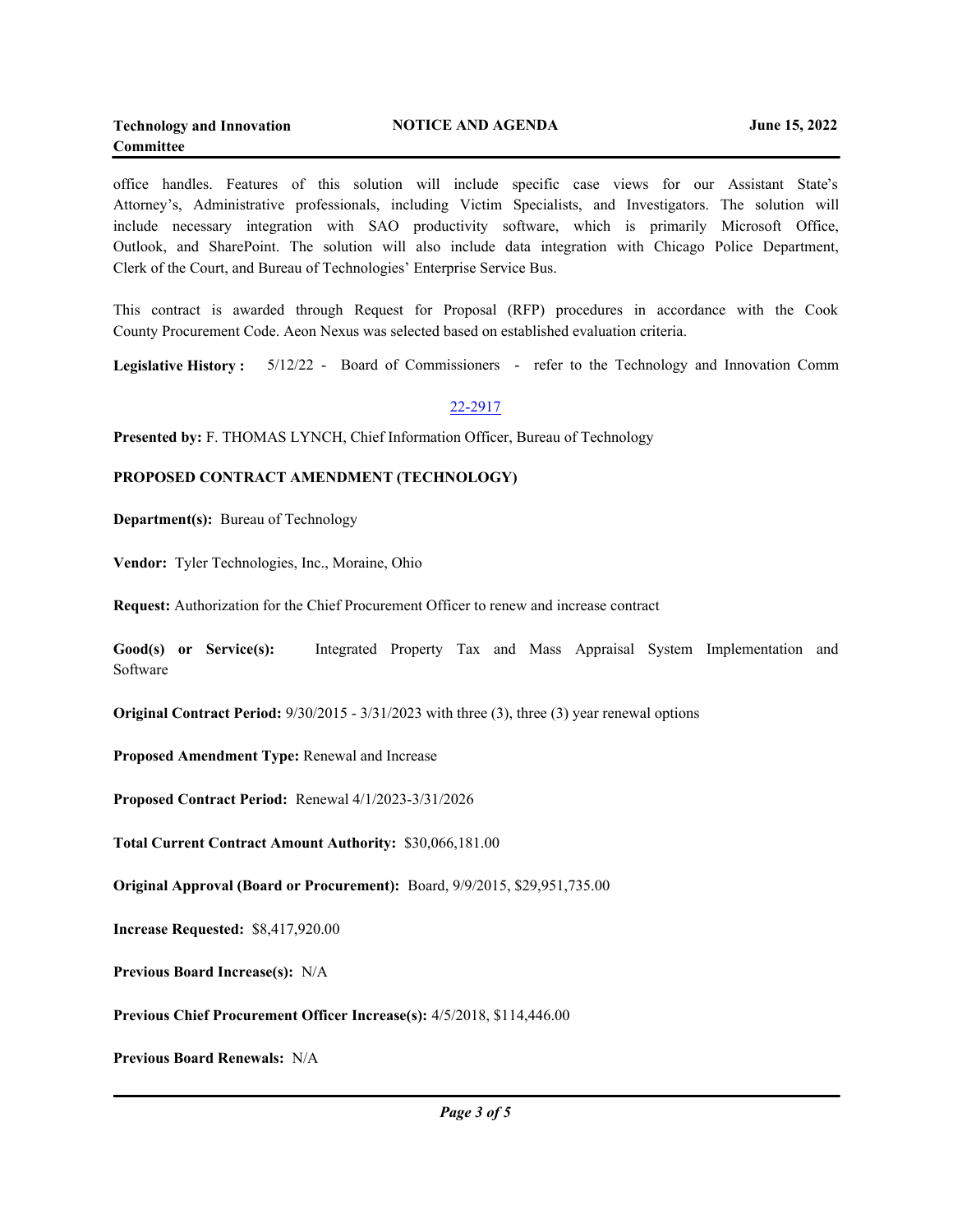## **Previous Chief Procurement Officer Renewals:** N/A

**Previous Board Extension(s):** N/A

**Previous Chief Procurement Officer Extension(s):** N/A

**Potential Fiscal Impact:** FY 2023 \$1,871,271.00, FY 202024 \$1,971,271.00, FY 2025 \$1,971,271.00, FY 2026 \$2,604,107.00,

**Accounts:** 11569.1009.21120.560225.00000.00000

**Contract Number(s):** 1490-13787

## **Concurrences:**

The vendor has met the Minority- and Women-owned Business Enterprise Ordinance via full MBE/WBE waiver.

The Chief Procurement Officer concurs.

The Chief Information Officer has reviewed this item and concurs with this recommendation

**Summary:** This renewal is the first of three optional 3-year renewal periods. The County will take advantage of several negotiated concessions including additional resources across various areas of the project, updated Deliverables Payment Schedule including Hold Backs. Three (3) years of Assessment Connect and Open Connect cloud-based services at no additional cost. Scope items that were originally contested by Tyler, have been included in the solution at no additional costs. Lastly, a 5-year freeze on Software Support and Maintenance payment increases. This contract is a collaboration between the Assessor, Clerk, Treasurer offices with the Bureau of Technology to leverage a commercial off-the-shelf (COTS) centralized property tax solution. The strategy to reduce the number of applications and vendors to leverage COTS solutions are aligned with the enterprise shared services strategy.

The original contract was awarded through Request for Proposal (RFP) procedures in accordance with the Cook County Procurement Code. Tyler Technologies was selected based on established evaluation criteria.

**Legislative History :** 5/12/22 - Board of Commissioners - refer to the Technology and Innovation Comm